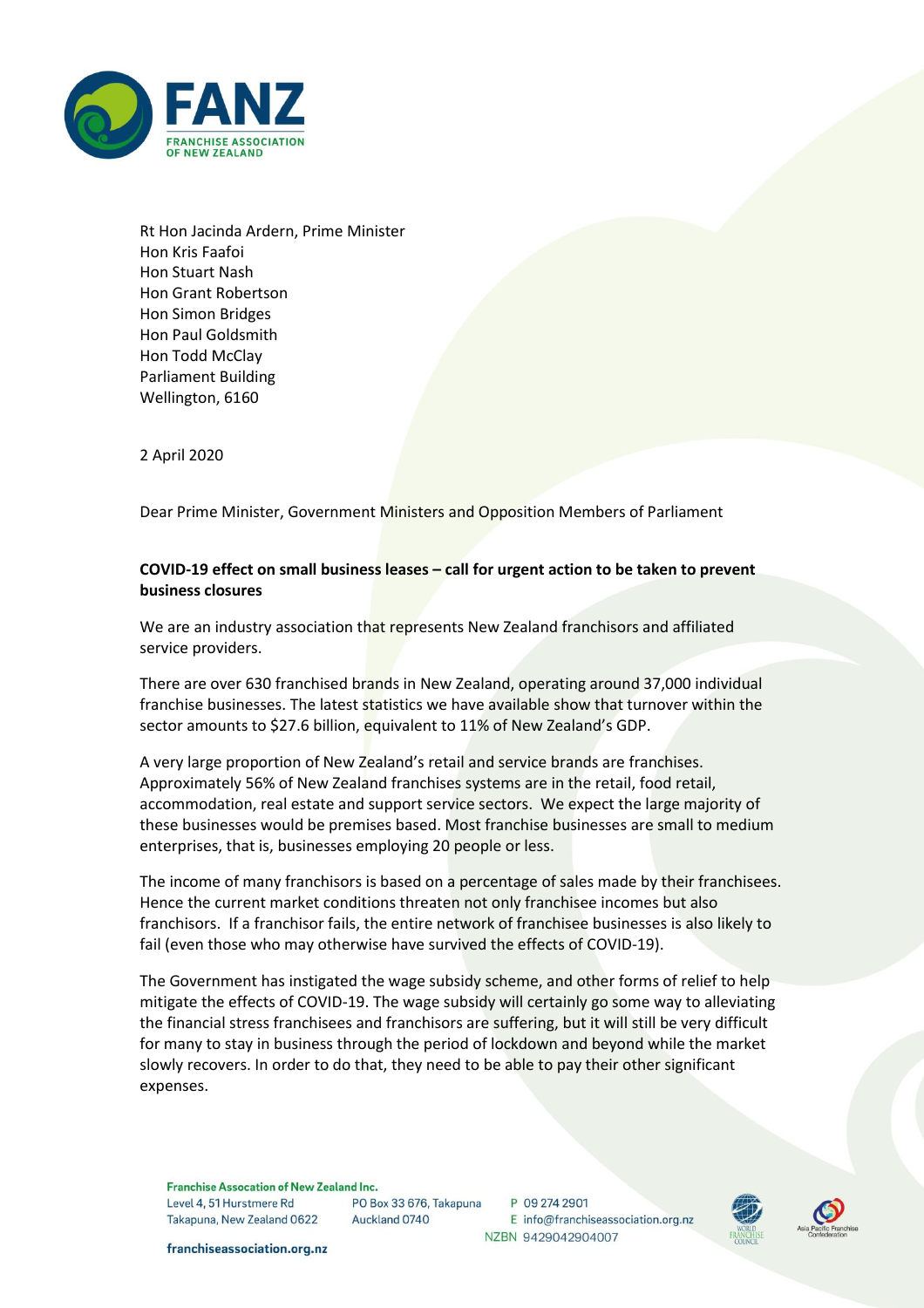

One highly significant difficulty the franchise sector is now confronting is the inability to make lease payments and the oppressive demands of many landlords. In many businesses rent accounts for one of their largest expense items. Our members are reporting to us is that even where there is a 6<sup>th</sup> edition ADLS lease (which contains clause 27.5 requiring a 'fair proportion' of rent and outgoings to cease to be payable for the duration of the lockdown), landlords are offering rent rebates that vary from 70% down to as low as 20%. However, where there is no similar clause (which is often the case with older leases and the larger institutional landlords and landlords of large malls), landlords are refusing to do any deals at all. We are receiving regular reports that even the largest and highest profile shopping centre landlords, who have charged very high rent for years, are threatening legal action for unpaid rent as soon as the next day after the rent was due.

Many franchisees have no ability to generate income while their premises are inaccessible. They are simply unable to afford to pay. In a very short period of time, this will lead to mass cancellations of leases and loss of businesses as well as other assets owned personally by franchisees, such as the family home.

In some cases, the franchisor holds all head leases and then sub-leases to franchises. The refusal of landlords to negotiate will also lead to the closure of some key New Zealand franchised brands with an enormous cost to the thousands of families who rely on their franchisees' businesses for employment.

It is acknowledged that banks are offering friendly terms for business loans, but those loans will still need to be repaid on top of existing indebtedness. In many cases the repayments will prevent franchisees from drawing any income from the business. In other words, in many cases, this form of relief is nowhere near enough. With respect, we simply do not think it is realistic to expect that even reduced-interest terms of borrowing from a bank will be enough to see franchise businesses who have commercial leases through this very difficult time. Franchisees must be able to further reduce their costs – a large part of that is obtaining relief from their rental obligations.

We acknowledge that landlords are also victims of this crisis and many have responded well to the call to share loss between themselves and their tenants. However, we are gravely concerned about the behavior of some who have generated healthy profits for years and whose attitude to this situation affects a very wide range and number of tenant businesses.

**Franchise Assocation of New Zealand Inc.** Level 4, 51 Hurstmere Rd Takapuna, New Zealand 0622

PO Box 33 676, Takapuna Auckland 0740

P 09 274 2901 E info@franchiseassociation.org.nz NZBN 9429042904007

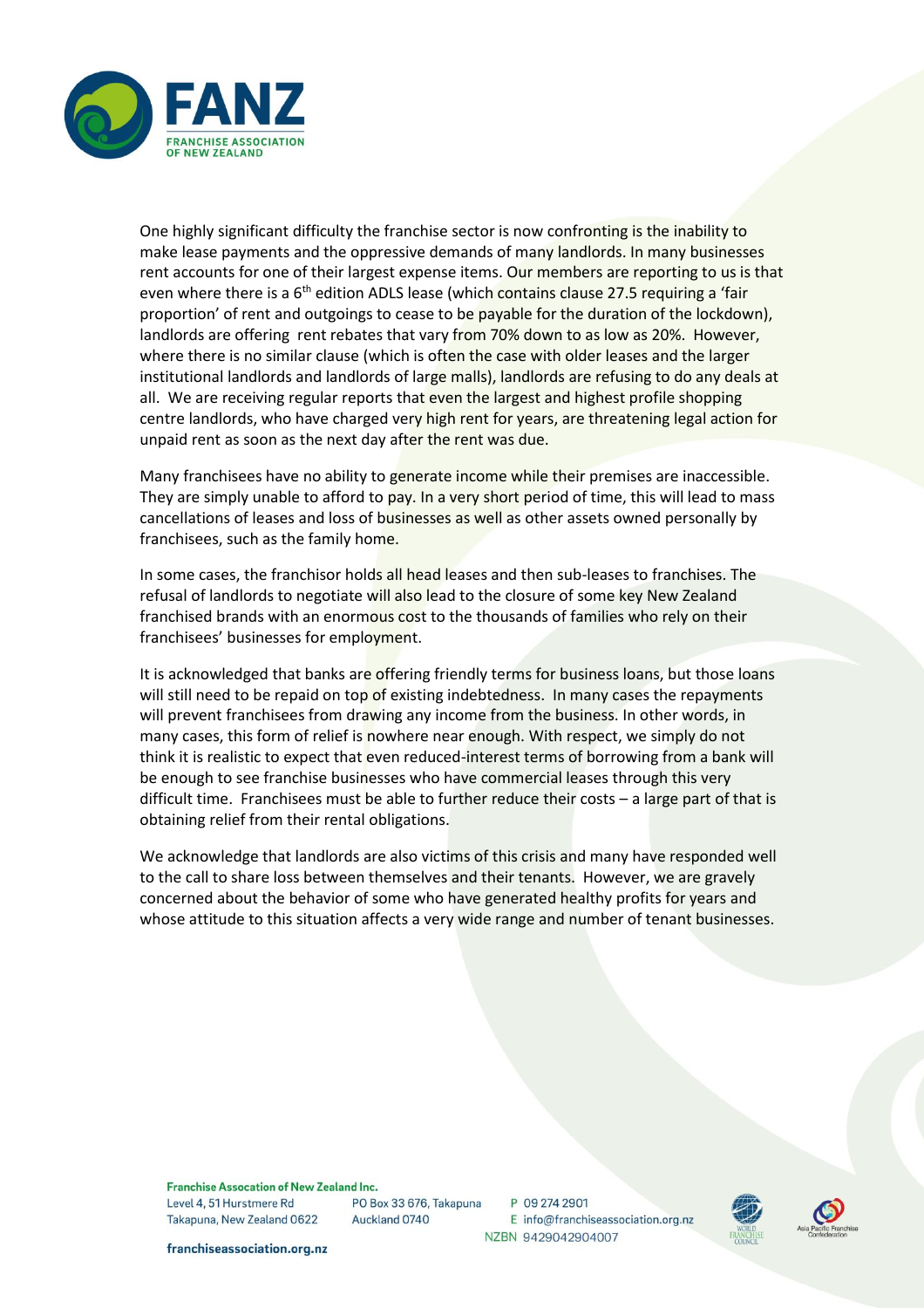

One landlord has said:

*"Since you are our valuable tenant, we are happy to provide 30% rent relief for April to help you with cashflow conditional that those 30% will be paid one month after Alert level 4 is removed.* 

*At the end of the day we are all waiting for the Government response and package about rents during lockdown, it will clear situations and obligations for the Landlords, Tenants and Banks.*

*Once the Government package is out, we will all adjust according to the government rules, atm is business as usual"*

## **Our urgent requests of you**

We understand you are currently considering some form of intervention in commercial leasing. This is very welcome news.

We urge you to grant a form of rent relief to all tenants of commercial leases.

We believe this could take a variety of forms, including:

- a) compulsory requirement for all landlords and tenants, regardless of whether there is a 'no access' clause 27.5 in their lease, to negotiate a fair rent and outgoing reduction, to apply for the duration of the lockdown (and perhaps longer, noting that it will take some time for economic activity to recover),
- b) because there is no legal precedent as to what factors are relevant when assessing a 'fair proportion', clarify that a 'fair proportion' is to be assessed by reference to all factors bearing upon the parties' relative capacity to absorb the losses caused by the closedown (these may include the relative economic strength of the parties, the extent to which a party can continue to generate income despite the lockdown – whether by remote working or due to part or all of its business being an 'essential business', the likelihood of a party benefiting from a rebound in its demand for its products and services after the lockdown and whether the premises continues to have any benefit to the tenant despite the lockdown (perhaps for storage of imperishable stock or location of a server enabling remote working),

**Franchise Assocation of New Zealand Inc.** Level 4, 51 Hurstmere Rd Takapuna, New Zealand 0622

PO Box 33 676, Takapuna Auckland 0740

P 09 274 2901 E info@franchiseassociation.org.nz NZBN 9429042904007